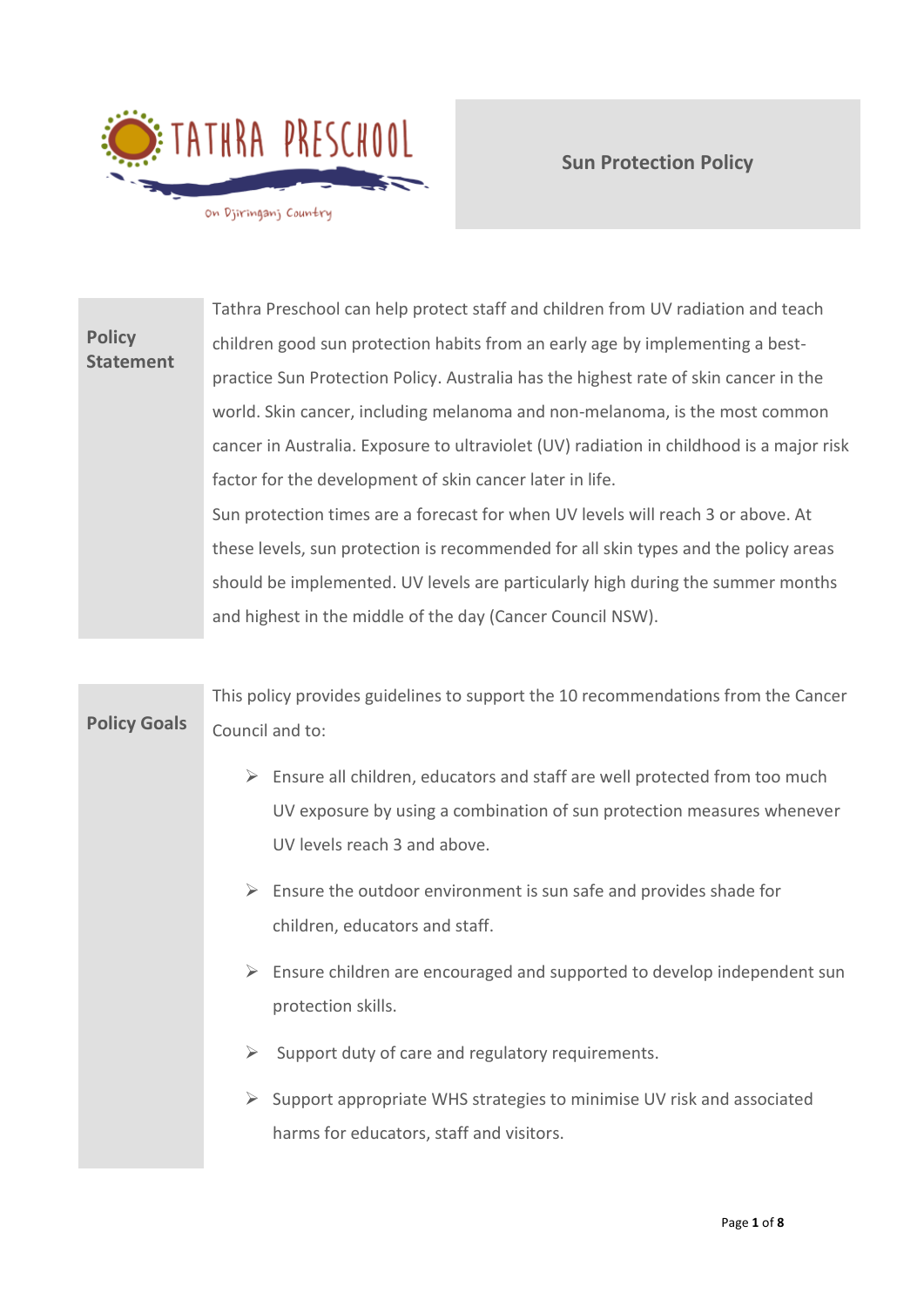# **Outdoor Activity**

UV levels and daily sun protection times are used to plan daily activities and ensure a correct understanding of local sun protection requirements. A combination of sun protection measures will be used whenever UV Index levels reach 3 and above. These measures include:

- ⊲ **Slip** on clothing that coves as much skin as possible
- ⊲ **Slop** on sunscreen
- ⊲ **Slap** on a hat
- ⊲ **Seek** shade

⊲ **Slide** on sunglasses where possible. When children are on excursions all sun protection practices are planned, organised, understood and available.

#### **Shade**

- $\triangleright$  All outdoor activities will be planned to occur in shaded areas.
- $\triangleright$  The program will be set up in the shade and moved throughout the day to take advantage of shade patterns.
- $\triangleright$  Provide and maintain adequate shade for outdoor play.
- $\triangleright$  Shade options can include a combination of portable, natural and built shade.
- $\triangleright$  Regular shade assessments will be conducted to monitor existing shade structures and assist in planning for additional shade.

#### **Hats**

- $\triangleright$  Educators, staff and children are required to wear SunSmart hats that protect their face, neck and ears. A SunSmart hat is:
	- » Legionnaire hat.
	- » Bucket hat with a deep crown and brim size of at least 5cm (adults 6cm).
	- » Broad brimmed hat with a brim size of at least 6cm (adults 7.5cm).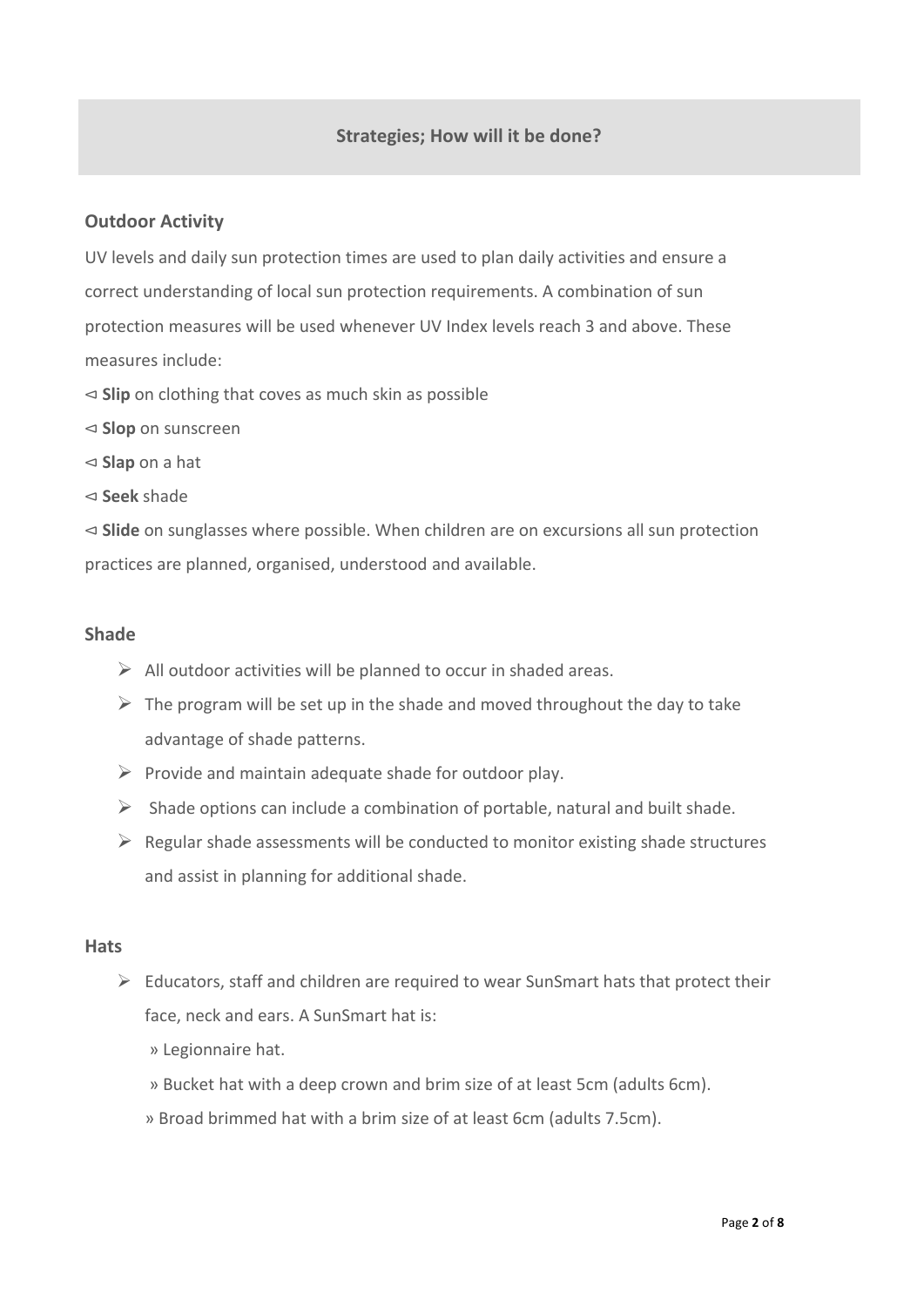*Please note: Baseball caps or visors do not provide enough sun protection and not considered a suitable alternative*.

 $\triangleright$  Children without a SunSmart hat will be asked to play in an area protected from the sun (e.g., under shade, veranda or indoors) or can be provided with a spare hat.

# **Clothing**

- ➢ When outdoors, educators, staff and children will wear SunSmart clothing that covers as much of the skin (especially the shoulders, back and stomach) as possible. This includes wearing:
	- » Loose fitting shirts and dresses with sleeves and collars or covered neckline. » Longer style skirts, shorts and trousers.
- $\triangleright$  Children who are not wearing SunSmart clothing are encouraged to play in an area protected from the sun (e.g. under shade, veranda or indoors) or are provided with spare clothing.

*Please note: Midriff, crop or singlet tops do not provide enough sun protection and therefore are not recommended.* 

# **Sunscreen**

- ➢ All staff and children will apply SPF30+ broad-spectrum water-resistant sunscreen 20 minutes before going outdoors and re-apply every 2 hours.
- $\triangleright$  Where appropriate, children are encouraged and supported to apply their own sunscreen under the supervision of staff.
- $\triangleright$  Permission to apply sunscreen is included in the service enrolment form. Where children have allergies or sensitivity to the sunscreen, parents are asked to provide an alternative sunscreen, or the child encouraged to play in the shade.
- $\triangleright$  All sunscreen is stored in a cool, dry place and the expiry dates monitored.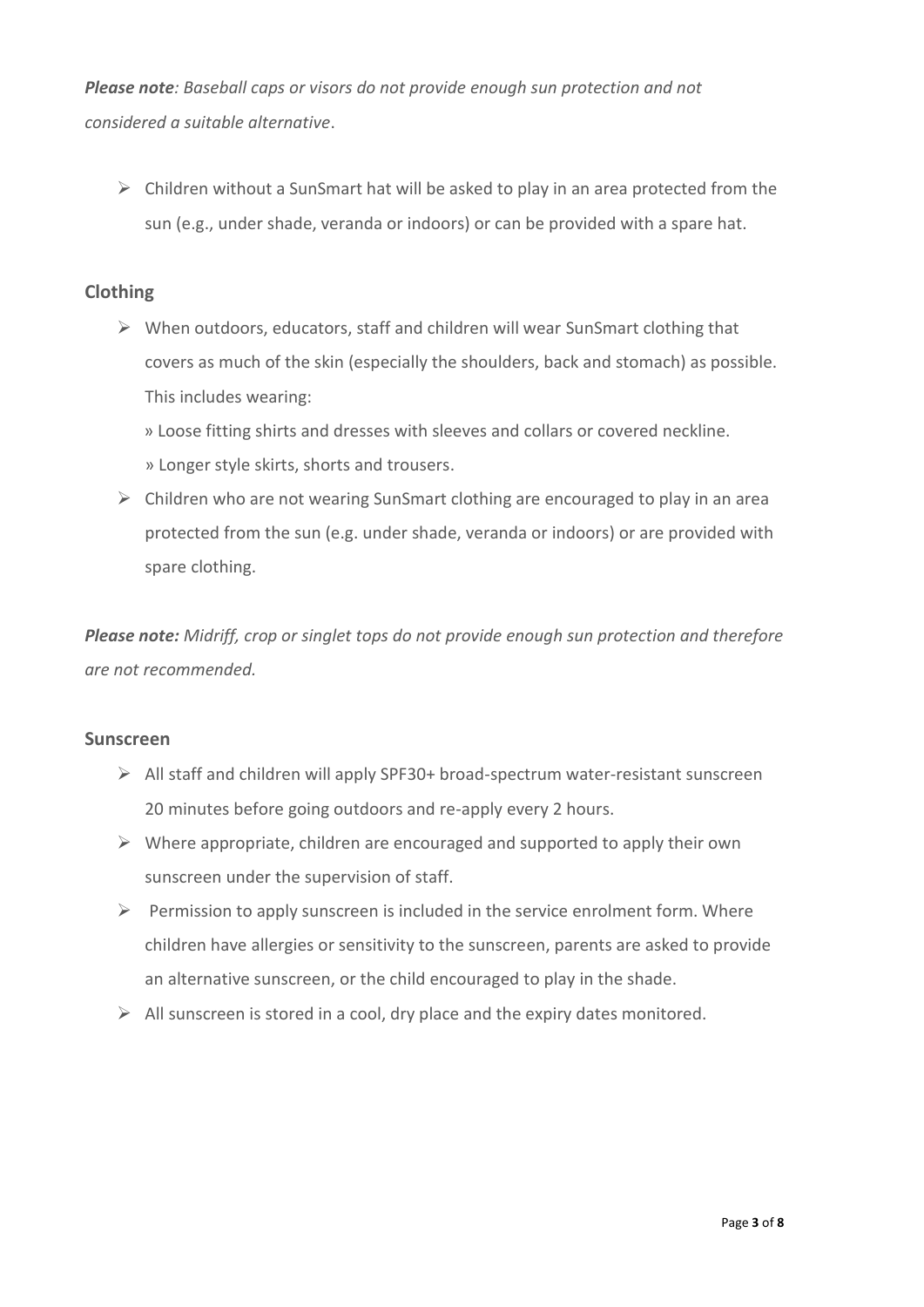## **Education**

- $\triangleright$  Sun protection is incorporated regularly into learning programs. Children understand why sun safety is important and learn how to take effective sun protection actions such as hat wearing and accessing daily UV levels
- ➢ SunSmart App daily UV times are promoted to guide staff, parents and children's behaviour.
- $\triangleright$  Visitor, student and new employee inductions embed the transfer of information relating to the Tathra Preschool's Sun Protection Policy. Information and policy availability.
- $\triangleright$  Sun protection policy, procedures, requirements and updates are made available to staff, families and visitors.
- $\triangleright$  Sun protection information and resources are accessible and communicated regularly to families.
- $\triangleright$  All parents/families are informed of the sun protection policy including appropriate hat, clothing and sunscreen requirements on enrolling their child in the service.

# **Review**

 $\triangleright$  Management and staff regularly monitor and review how effectively they implement their sun protection policy.

# **Roles and Responsibilities**

## **Approved Provider:**

 $\triangleright$  Ensure the service operates in line with the Education and Care Services National Law and National Regulations 2011.

## **Nominated Supervisor:**

- $\triangleright$  Ensure sun protection information will be promoted to all staff, families and visitors.
- $\triangleright$  Provide support and advice to all staff with regard to implementation of the Sun Protection Policy.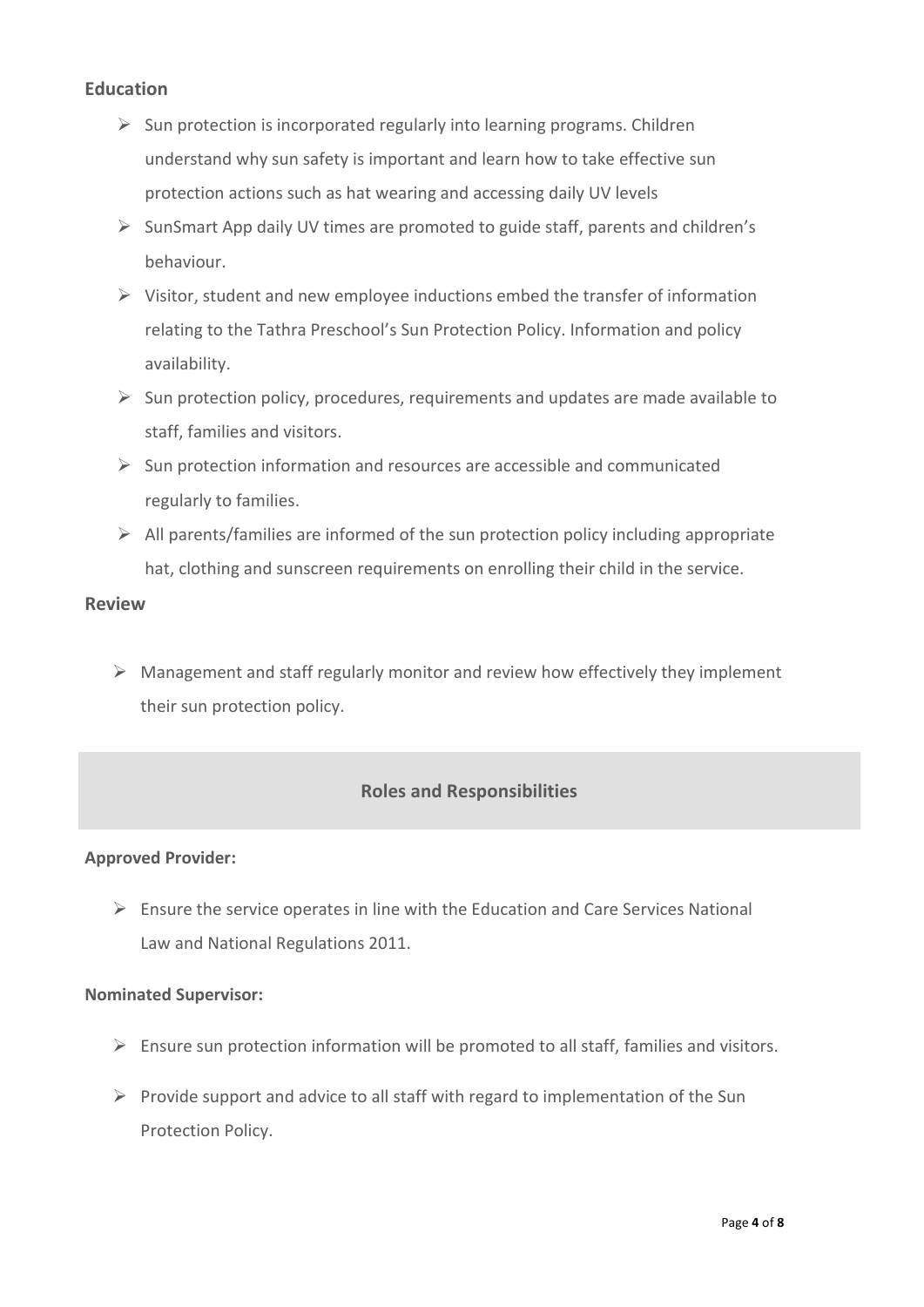#### **Educators:**

- ➢ Adhere to the strategies and practices of the Sun Protection Policy.
- $\triangleright$  Educators and staff will act as role models and demonstrate SunSmart behaviour by:
	- » Wearing a SunSmart hat (see Hats).
	- » Wearing protective clothing, and sunglasses (optional) (see Clothing).
	- » Applying SPF30+ broad-spectrum water-resistant sunscreen 20 minutes before going outdoors and every 2 hours after (see Sunscreen).
	- » Using and promoting the use of shade.
	- $\triangleright$  Encouraging families and visitors to role model positive sun safe behaviours when at the service.
	- $\triangleright$  Check the UV Alert on a daily basis at [www.sunsmart.com.au](http://www.sunsmart.com.au/) or using the SunSmart App.
	- $\triangleright$  Discuss sun protection with children and demonstrating a positive and proactive approach to the management of sun protection in the service.

## **Families:**

- $\triangleright$  Dress their child in cool clothing that covers as much skin as possible e.g., tops that cover the shoulders, arms and chest, collared shirts, longer style shorts.
- $\triangleright$  Provide a sun protective hat that shades the face, neck and ears (e.g., wide brimmed, bucket or legionnaire style).
- $\triangleright$  Provide permission for educators/staff to apply SPF 30 or higher broad-spectrum, water-resistant sunscreen supplied by the preschool to all exposed parts of my child's skin including their face, neck, ears, arms and legs.

OR

 $\triangleright$  Provide permission for educators/staff to apply SPF 30 or higher broad-spectrum sunscreen (that I have supplied and labelled with my child/ children's name) to all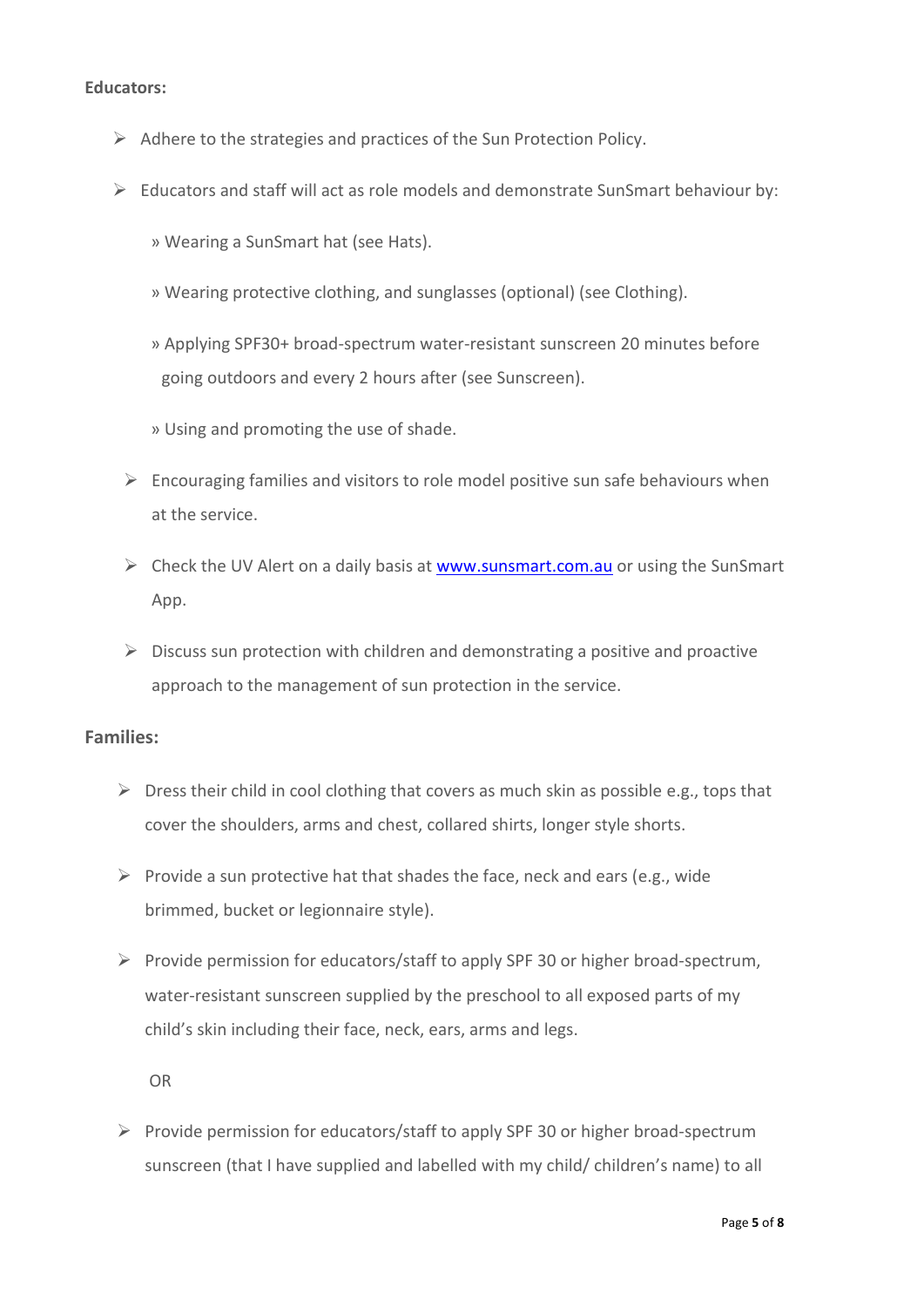exposed parts of my child's skin including their face, neck, ears, arms and legs. I agree that this sunscreen will be kept at the service, and it is my responsibility to make sure there is always an adequate supply available.

 $\triangleright$  Practice SunSmart behaviours themselves when at the service.

# **Monitor, Evaluation and Review**

This policy will be monitored to ensure compliance with legislative requirements and unless deemed necessary through the identification of practice gaps, the service will review this Policy every two years. Cancer Council member ship and registration as a Sun Smart Preschool will be used as a framework ensure compliance.

Families and staff are essential stakeholders in the policy review process and will be given opportunity and encouragement to be actively involved.

In accordance with R. 172 of the Education and Care Services National Regulations, the service will ensure that families of children enrolled at the service are notified at least 14 days before making any change to a policy or procedure that may have significant impact on the provision of education and care to any child enrolled at the Preschool; a family's ability to utilise the service; the fees charged or the way in which fees are collected

**Relevant Legislation**

- ➢ Education and Care Services National Law Act 2010: Section 167
- ➢ Education and Care Services National Regulations: Regulations 100, 113, 114, 168(2)(a)(ii)
- ➢ Model WHS laws, 2011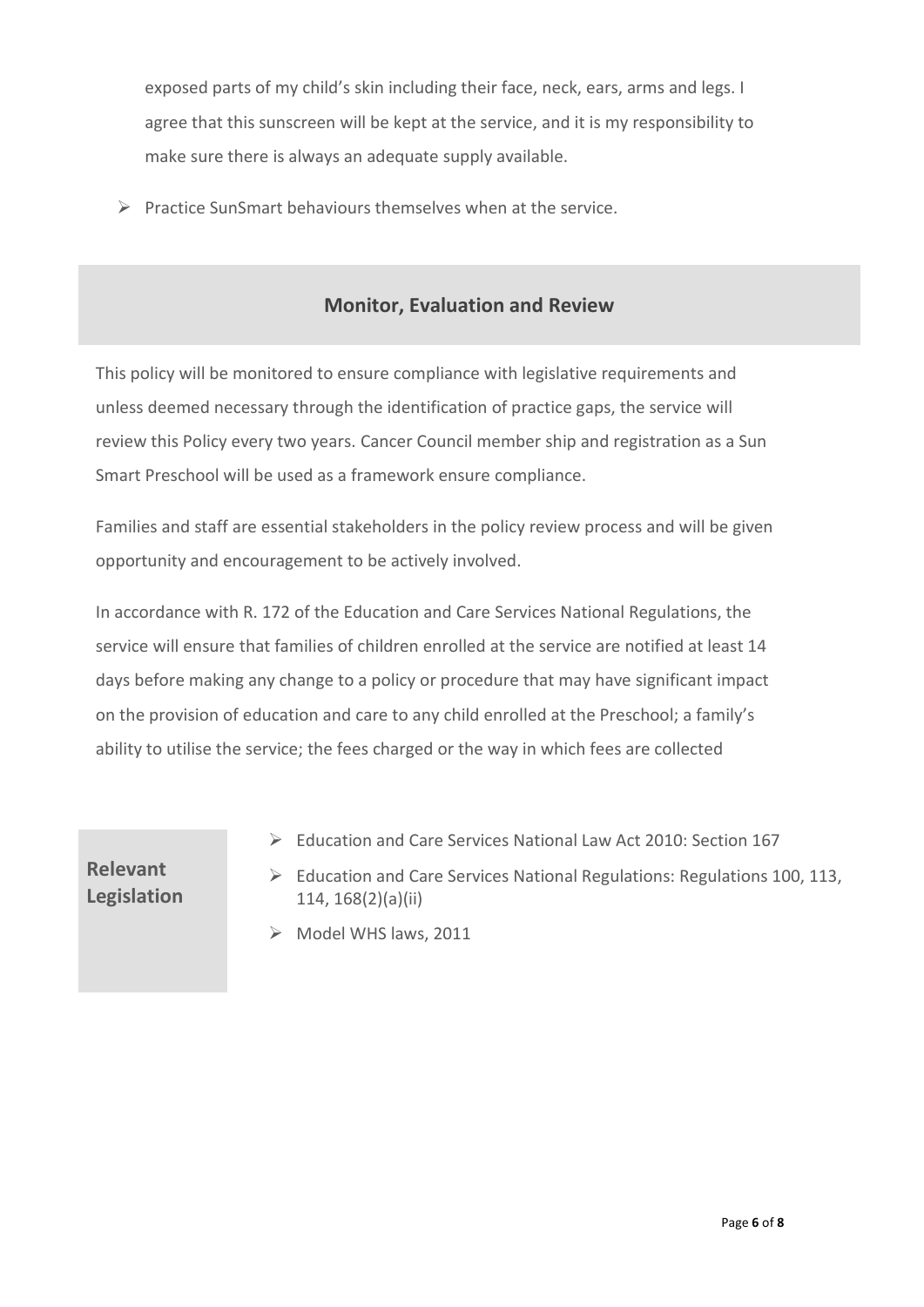# **Guidelines, Standards and Frameworks**

- ➢ National Quality Standard, Quality Area 1: Educational Program and Practice – Standards 1.1, 1.2 . National Quality Standard, Quality Area 2: Children's Health and Safety – Standards 2.1, 2.2
- ➢ National Quality Standard, Quality Area 3: Children's Health and Safety Standards 3.1, 3.2
- ➢ National Quality Standard, Quality Area 4: Staffing Arrangements Standards 4.1, 4.2
- ➢ National Quality Standard, Quality Area 5: Relationships with Children Standards 5.1,5.2
- ➢ National Quality Standard, Quality Area 6: Collaborative Partnerships with Families and Communities – Standards 6.1, 6.2
- ➢ National Quality Standard, Quality Area 7: Governance and Leadership Standards 7.1, 7.2
- ➢ Radiation Protection Standard for Occupational Exposure to Ultraviolet Radiation (2006)
- ➢ Safe Work Australia Guide on exposure to solar ultraviolet radiation (UVR) 2013

# **Sources and References**  $\triangleright$  This policy has been adapted from the NSW Cancer Council Sun Protection Policy Sample. For further details visit [www.sunsmart.com.au/advice-for/schools-early-childhood](http://www.sunsmart.com.au/advice-for/schools-early-childhood) ➢ National Asthma Council – [www.nationalasthma.org.au](http://www.nationalasthma.org.au/) ➢ Asthma Australia – [www.asthmaaustralia.org.au](http://www.asthmaaustralia.org.au/) . ➢ Australasian Society of Clinical Immunology and Allergy – [www.allergy.org.au](http://www.allergy.org.au/) ➢ Diabetes Australia – [www.diabetesaustralia.com.au](http://www.diabetesaustralia.com.au/) ➢ Cancer Council Australia - [www.cancer.org.au](http://www.cancer.org.au/)